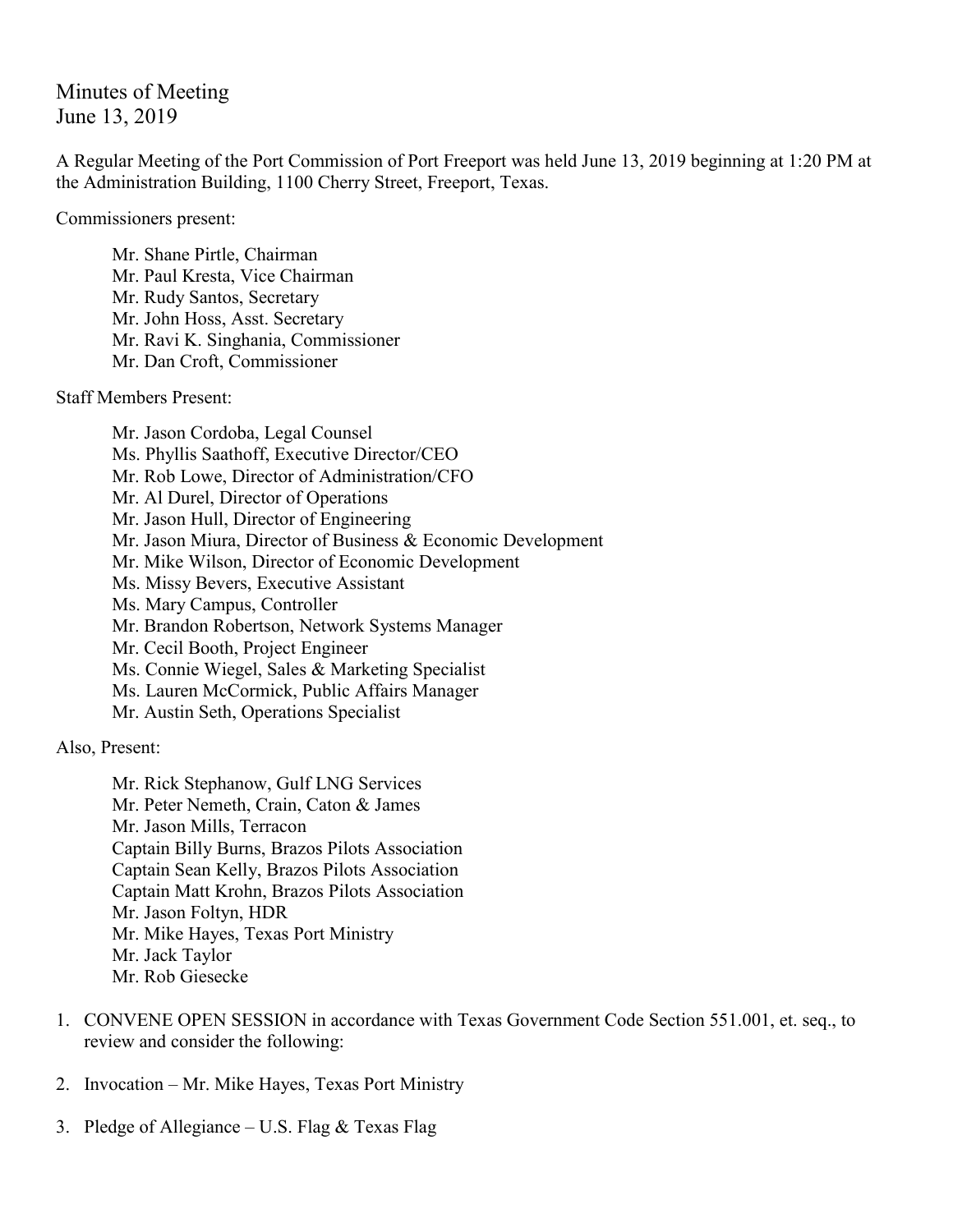- 4. Roll Call Commissioner Kresta noted that all Commissioners were present.
- 5. Safety Briefing Mr. Austin Seth, Operations Specialist
- 6. Approval of minutes from the Regular Meeting held May 29, 2019.

A motion was made by Commissioner Pirtle to approve the minutes as presented. The motion was seconded by Commissioner Santos with all Commissioners present voting in favor of the motion.

7. Receive report from Executive Director/CEO and/or Port staff on activities and matters related to administrative affairs. Port tenant updates, USCOE, rail issues, AAPA Committees, leases, contracts, upcoming Port and civic events and other related administrative affairs.

Ms. Saathoff reported a press release went out announcing Port Freeport as the recipient of the U.S. Department of Transportation Consolidated Rail Infrastructure and Safety Improvements Grant for \$6.3 million. This grant will assist in funding the second phase of the Parcel 14 Rail Project. The Department of Transportation has announced funding opportunity through the Port Infrastructure Development Program. The program has designated \$292.7 million for port projects that will improve safety, efficiency, or reliability of goods movement into, out of, or within a coastal seaport as well as the unloading and handling of cargo. The Port will pursue the available applications which are due September 16. Rear Admiral Paul Thomas will hand over command to Rear Admiral John Nadeau at a Change of Command Ceremony July 23 in New Orleans. Union Pacific will hold their Shortline Railroad & Port Conference in Omaha August 5-7. The AAPA Annual Convention will be held in Norfolk, Virginia October 13-16. Ms. Saathoff attended the American Railway Development Association Conference held in Nashville June 4 where she was a guest speaker on the panel discussing rail developments in ports. Mr. Hull gave an update on the rail development project stating the rail is complete with the last piece of work taking place on Highway 36 with the pavement striping finishing up this week. The Ribbon Cutting Ceremony will take place June 28. Mr. Lowe gave an update on the first issuance of tax bonds from the \$130 million authorized by the voters in May 2018. Pricing will occur later this month. The bonds are rated at AA2 with positive feedback from Moody's on port operations and tax base. This feedback should lead to favorable pricing for the bonds. Actual issuance will net around \$32 million. Ms. Saathoff reminded the Board of the discussions regarding the July meeting dates. The decision was made to cancel the July 11 meeting, hold a Strategic Planning Workshop July 18 and have a regular meeting July 25. The workshop will be posted for 8:00 a.m.

8. Receive report from Commissioners on matters related to meetings and conferences attended, Port presentations and other related Port Commission matters.

Commissioner Pirtle reported attending the 36A board meeting, City of Freeport planning meeting and the Port's CAP meeting. He also participated on a conference call with WSP regarding master planning.

Commissioner Hoss reported attending the CAP meeting and met with WSP on master planning.

Commissioner Croft reported his resignation from the Brazoria-Fort Bend Rail District. He also reported attending the Sweeny Community Hospital Foundation board meeting as well as the Old Ocean CAP Meeting of P66/CPChem.

Commissioner Singhania also reported attending the CAP meeting, City of Freeport meeting and met with WSP on master planning. Additionally, he reported on the swearing-in ceremony held June 7 for himself and Commissioner Croft, and the public meeting held regarding the flood zone.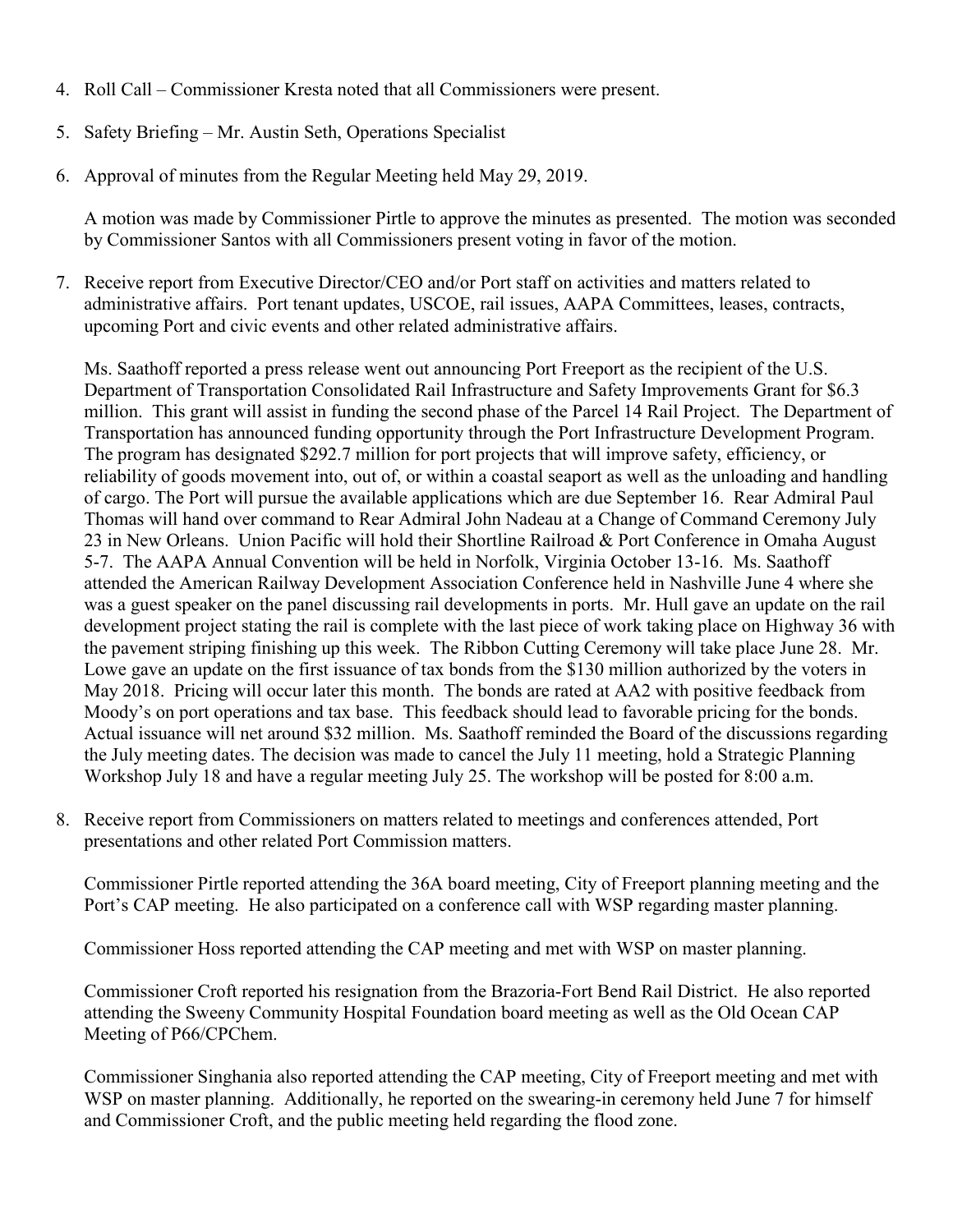9. Approval of Oath of Office and Surety Bonds for Newly Re-Elected Commissioner Ravi K. Singhania and Newly Elected Commission Dan Croft.

A motion was made by Commissioner Pirtle to approve the oaths and bonds. The motion was seconded by Commissioner Hoss with all Commissioners present voting in favor of the motion.

10. Election of Officers for the Port Commission for the period June 2019 – May 2021.

Commissioner Kresta asked for nominations for the office of Chairman. Commissioner Hoss made a motion to nominate Shane Pirtle as Chairman. Commissioner Singhania seconded the motion. Commissioner Kresta asked for further nominations. Commissioner Croft motioned for nominations to cease. Commissioner Kresta asked for a vote with all Commissioners present voting in favor of the nomination.

Newly elected Chairman Pirtle asked for nominations for the office of Vice Chairman. Commissioner Santos made a motion to nominate Commissioner Kresta as Vice Chairman. Commissioner Hoss seconded the motion. Commissioner Pirtle asked for further nominations. Commissioner Singhania motioned for nominations to cease. Commissioner Pirtle asked for a vote with all Commissioners present voting in favor of the nomination.

Commissioner Pirtle asked for nominations for the office of Secretary. Commissioner Kresta made a motion to nominate Commissioner Santos as Secretary. Commissioner Hoss seconded the motion. Commissioner Pirtle asked for further nominations. Commissioner Singhania motioned for nominations to cease. Commissioner Pirtle asked for a vote with all Commissioners present voting in favor of the nomination.

Commissioner Pirtle asked for nominations for the office of Assistant Secretary. Commissioner Kresta made a motion to nominate Commissioner Hoss as Assistant Secretary. Commissioner Santos seconded the motion. Commissioner Pirtle asked for further nominations. Commissioner Singhania motioned for nominations to cease. Commissioner Pirtle asked for a vote with all Commissioners present voting in favor of the nomination.

At this time, Commissioner Pirtle thanked the former Chairman for his service the last two years and presented him with a commemorative plaque in recognition of his outstanding leadership and commitment during his term.

- 11. Public Comment There were no public comments.
- 12. Approval of a Professional Services Agreement with HDR Inc. for the Docks 1,2, 3 and 5 Floodwall Modifications project, for an amount not to exceed \$575,650.00.

Mr. Hull stated in 2009 the Corps relocated a flood protection wall from its original 1972 location to the quay on Docks 1, 2, 3 and 5. Since its installation, it has been struck several times and has also been in the way of vessel operations. In 2012, the Velasco Drainage District conducted a study that found the Corps design and construction did not meet Corps requirements. The PSA will fix the alignment back to the original location and will be movable and designed in a way that it can be removed when needed to load and unload vessels. The fee proposal from HDR is for design, permitting, construction observation and materials testing of the floodwall. Staff has reviewed the proposal and recommends approval of the agreement.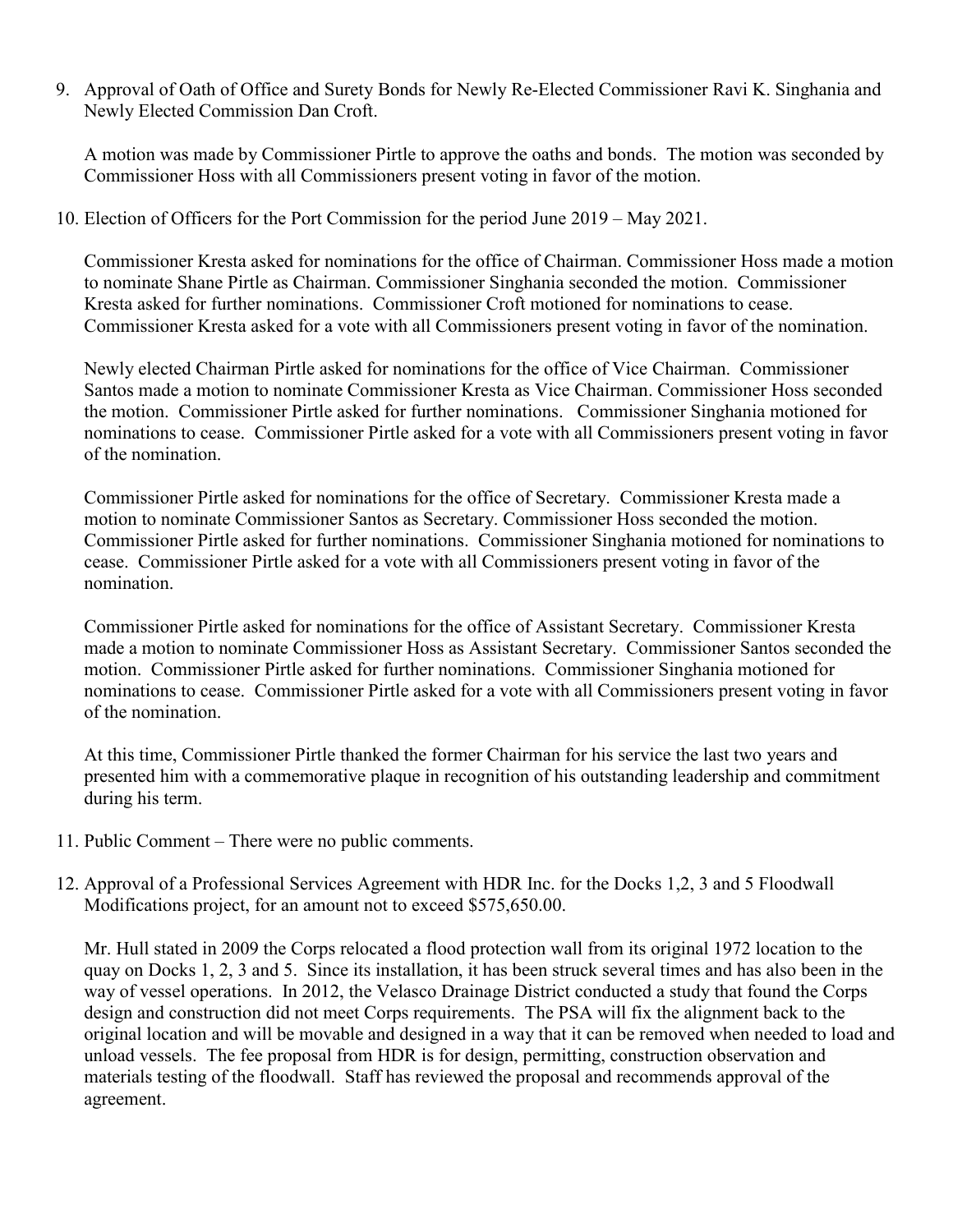A motion was made by Commissioner Santos to approve the agreement as recommended by staff. The motion was seconded by Commissioner Singhania with all Commissioners present voting in favor of the motion.

13. Approval of a Professional Services Agreement with HDR Inc for the FHCIP Reach 2 Design and Permitting project, for an amount not to exceed \$2,698,800.00.

Mr. Hull stated this PSA for the Freeport Harbor Channel Improvement Project includes the design, sediment testing and geotechnical testing of Reach 2 of the project. The Port will receive work-in-kind credit toward the Freeport Harbor Channel Improvement Project for this work. Mr. Hull noted the Port will have to pay additional funds to the Corps through a 204C Agreement for technical review of this work which are not eligible for work-in-kind credit. This proposal does not include those additional funds. Staff has reviewed the proposal and recommends approval.

A motion was made by Commissioner Hoss to approve the agreement. The motion was seconded by Commissioner Santos with all Commissioners present voting in favor of the motion.

14. Adoption of a Resolution approving the acceptance of the Port's portion of proceeds received from high bidders on delinquent tax property held in trust by Brazoria County, Texas and authorizing the Chairman to join in conveyance to high bidders.

A motion was made by Commissioner Kresta to approve the resolution. The motion was seconded by Commissioner Singhania with all Commissioners present voting in favor of the motion.

- 15. EXECUTIVE SESSION in accordance with Subchapter D of the Open Meetings Act, Texas Government Code Section 551.001, et. seq., to review and consider the following:
	- A. Under authority of Section 551.071 (Consultation with Attorney) for discussion regarding:
		- 1. Consultation with attorney to discuss potential litigation.
		- 2. Consultation with attorney to discuss potential litigation.
		- 3. Consultation with attorney and discussion regarding legal matters arising out of Texas Transportation Code, Title 4 Navigation, Subtitle A Waterways and Ports, Chapter 52 Texas Deepwater Port Procedures Act.
		- 4. Discussion regarding appointment of Port Freeport representative to Brazoria-Fort Bend Rail District.
		- 5. Discussion regarding appointments to the Board of Directors for the Brazos Harbor Industrial Development Corporation.
		- 6. Consultation and discussion with attorney regarding legal matters arising out of Memorandum of Agreement between U.S. Army Corps of Engineers, Galveston District and Port Freeport for the release of the interests of the United States in portions of four designated tracts of land, including tracts designated as Freeport Harbor Project Tract Numbers 1, 12 and 14, and Freeport Harbor 45- Foot Project Tract 200E, with associated costs estimated to be \$73,750.
	- B. Under authority of Section 551.072 (Deliberation of Real Property Matters) for discussion regarding: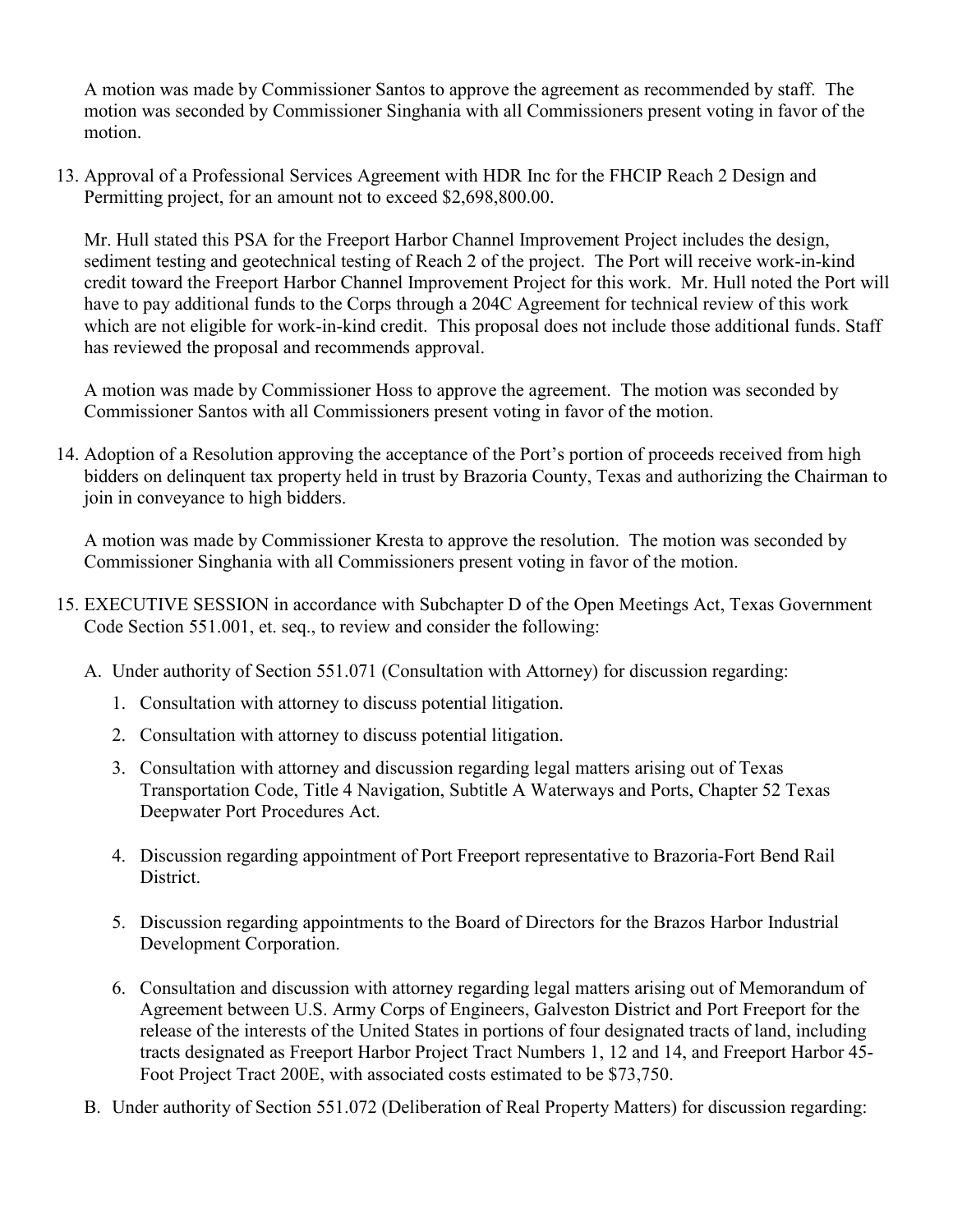- 1. The potential exchange, lease, or value of real property located at Port Freeport, including but not limited to Parcels 7, 8, 10, 26 and 37.
- 2. The potential purchase, exchange, lease or value of real property located at Port Freeport, including but not limited to the real property located at and contiguous to Berths 1, 2, 5 and 7.
- 3. Discussion regarding the potential exchange, lease or value of real property located in Freeport, Texas, including but not limited to the area known as the East End of Freeport and bordered by the following streets: FM 1495; East 2<sup>nd</sup> Street; Terminal Street and East 8<sup>th</sup> Street in Freeport, Texas.
- 4. The potential exchange, lease, or value or real property located at Port Freeport, including but not limited to Parcel 14.
- 5. The potential exchange, lease, or value of real property located at Port Freeport, including but not limited to Parcels 4, 5, 6, 9, 19, 27, 31, 34, 35 and 38.
- C. Under authority of Section 551.074 (Deliberation of Personnel Matters) for discussion regarding:
	- 1. Deliberation regarding the appointment, employment, evaluation, reassignment duties of a public officer or employee, including but not limited to: Executive Director/CEO.
- 16. RECONVENE OPEN SESSION to review and consider the following:
- 17. Approval of a Purchase Contract for property located at 415 E. Broad Street.

Mr. Cordoba stated this transaction is for the purchase of property at 415 E. Broad Street in the amount of \$163,900. The proceeds would be utilized by the owner to purchase a new home which is similar to the swap agreements the Port has previously approved. As a result of this transaction, the Port will acquire title to 415 E. Broad and the \$163,900 will be held in escrow to acquire title to a newly built home. The Board's approval and Port's performance of this contract is contingent on closing on the new property being acquired by the seller.

A motion was made by Commissioner Hoss to approve the contract. The motion was seconded by Commissioner Kresta with all Commissioners present voting in favor of the motion.

18. Approval of a Purchase Contract for property located at 323 E. Second Street.

Mr. Cordoba stated this transaction is a similar transaction for property owned at 323 E. Second Street. The purchase price for this property is \$163,900. The proceeds will be utilized for a new home to be built in Oyster Creek. The Port's obligation to close this transaction is contingent on the seller making an agreement with the builder of the house on the Oyster Creek property and that transaction closing. This house has not been built. The Port will not close on this property until the new home is built. Mr. Cordoba recommends that any requests made by the seller for the new home be handled between her and the builder as it is a transaction between her and the builder.

A motion was made by Commissioner Hoss to approve the contract. The motion was seconded by Commissioner Croft with all Commissioners present voting in favor of the motion.

19. Discuss and consider appointment of representative to the Board of Directors for the Brazoria-Fort Bend Rail District.

Commissioner Croft made a motion to appoint Jack Taylor to the Brazoria-Fort Bend Rail District as a representative for Port Freeport. He noted that Mr. Taylor has been a supporter of the rail and the Port for